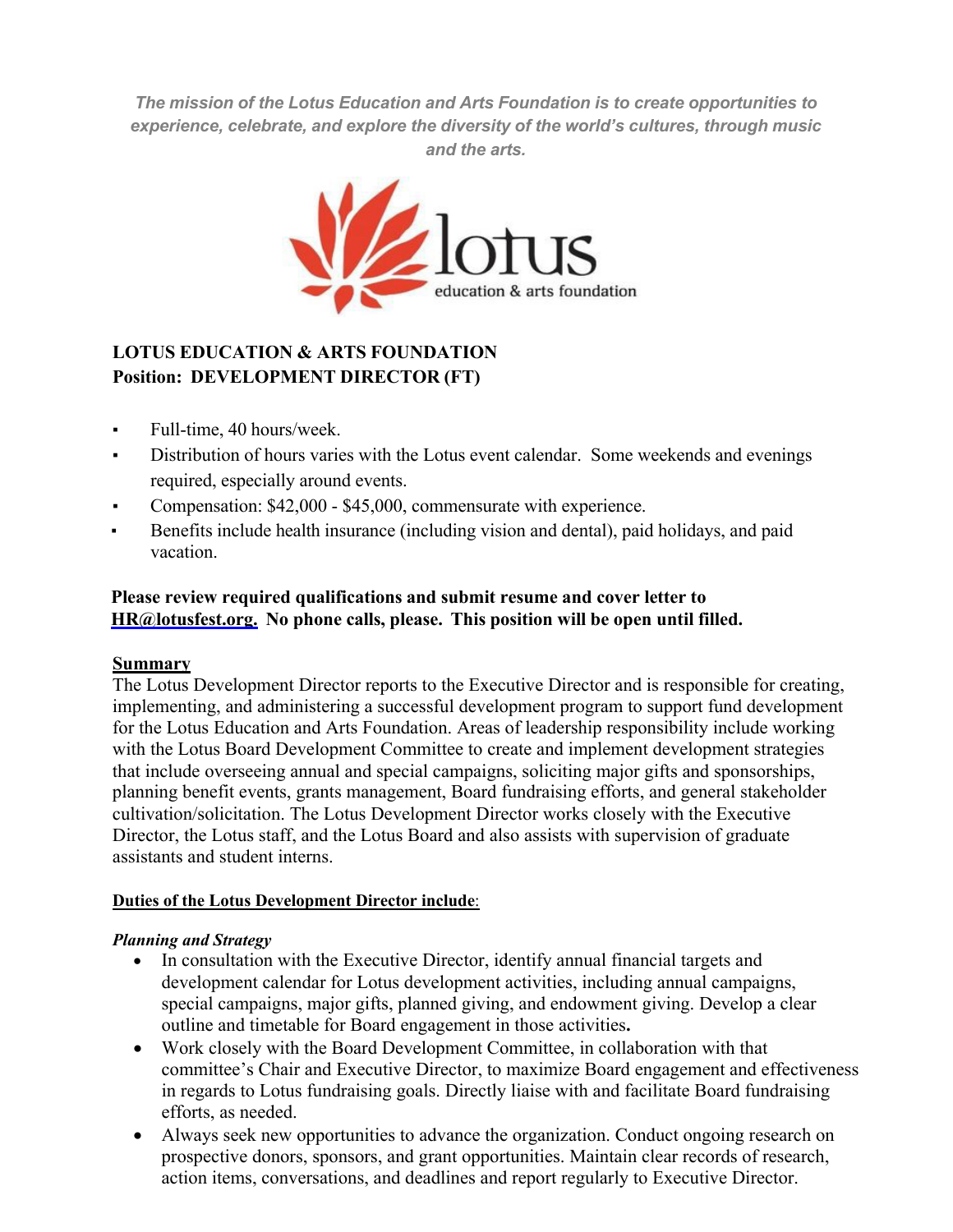### *Solicitation, Cultivation, and Stewardship*

- Develop and implement all Lotus solicitation efforts, and undertake direct solicitation of donors and sponsors on behalf of Lotus. Solicitation strategies include growth of annual fund and monthly donors, event and performance space sponsorships, online fundraising, capital and endowment campaign initiatives, and planned giving.
- Incorporate cultural competency and flexibility in serving the needs of diverse stakeholders. Assist in identifying donors interested in Board service.
- Meet regularly with key donors, sponsors, and funders to enhance engagement and relationships. Initiate and/or participate in stakeholder/partner meetings alongside Board or staff members, as appropriate. Represent Lotus at community events, meetings, and other networking opportunities
- Identify prospects to grow Lotus donor pipeline, coordinate cultivation and stewardship, provide support and assistance for Board fundraising efforts (including encouraging Board engagement and sharing strategies), and track progress towards fundraising goals.

### *Administration and Communication*

- Maintain the donor database (Little Green Light), ensuring communications and information pertinent to donor cultivation and giving are entered and tracked. Ensure timely and appropriate acknowledgment of all contributions and coordinate ongoing and new stewardship efforts. Write timely and strategic correspondences to advance relationships with donors and sponsors. Process all invoices and acknowledgements for sponsors and development activity vendors.
- Ensure timely and accurate reporting on sponsored Lotus events and programs, providing written summaries to all funders, grantors, sponsors, and Board members. Develop and monitor key performance indicators and coordinate development/marketing calendar.
- Work closely with Lotus Marketing Director to co-create promotional materials and communication assets required for development activities, such as posters, monthly E-news, mailings, and emcee remarks. In partnership with Marketing staff, carefully track and coordinate sponsor benefits, grantor acknowledgments, and donor recognition.
- Uphold high ethical standards in donor communications and relations, ensuring compliance with the standards of professional conduct for fundraising.

## *Grant Management, Event Management, and General Support*

- Work closely with Executive Director to identify and write targeted grant applications on behalf of Lotus, to meet budgeted grant-revenue goals. Manage grant administration. Work with other staff members, especially the Community & Arts Engagement Director, to collect details for grant narratives and budgets, ensure timely submission of application materials, and ensure compliance with grantor recognition requirements and reporting.
- Take a leadership role in Lotus fundraising or stewardship events, including annual fundraising event Summer Night of Lotus, the Blossoms and Festival Patron Receptions, and donor/prospect receptions. Work closely with the Special Events Committee, student interns, and Lotus staff to ensure successful event planning, logistics, marketing, execution, and follow-up.
- Set up, clean up, and manage the Festival Store and oversee Store Managers during the Lotus Festival. Manage Festival Store inventory at Lotus storage spaces. Set up Festival payment systems. Track ticket and merchandise purchases. Provide financial records to Executive Director.
- Chair the Festival Merchandise Committee to coordinate souvenir sales as an earned income activity. Work with Community & Arts Engagement Director to identify accessibility efforts that may be eligible for funding support, and ensure compliance with accessibility requirements of local, state, and federal grants.
- Provide other general event support as needed and requested, including "all-hands-on-deck" tasks and assignments that may not be connected to development activities.